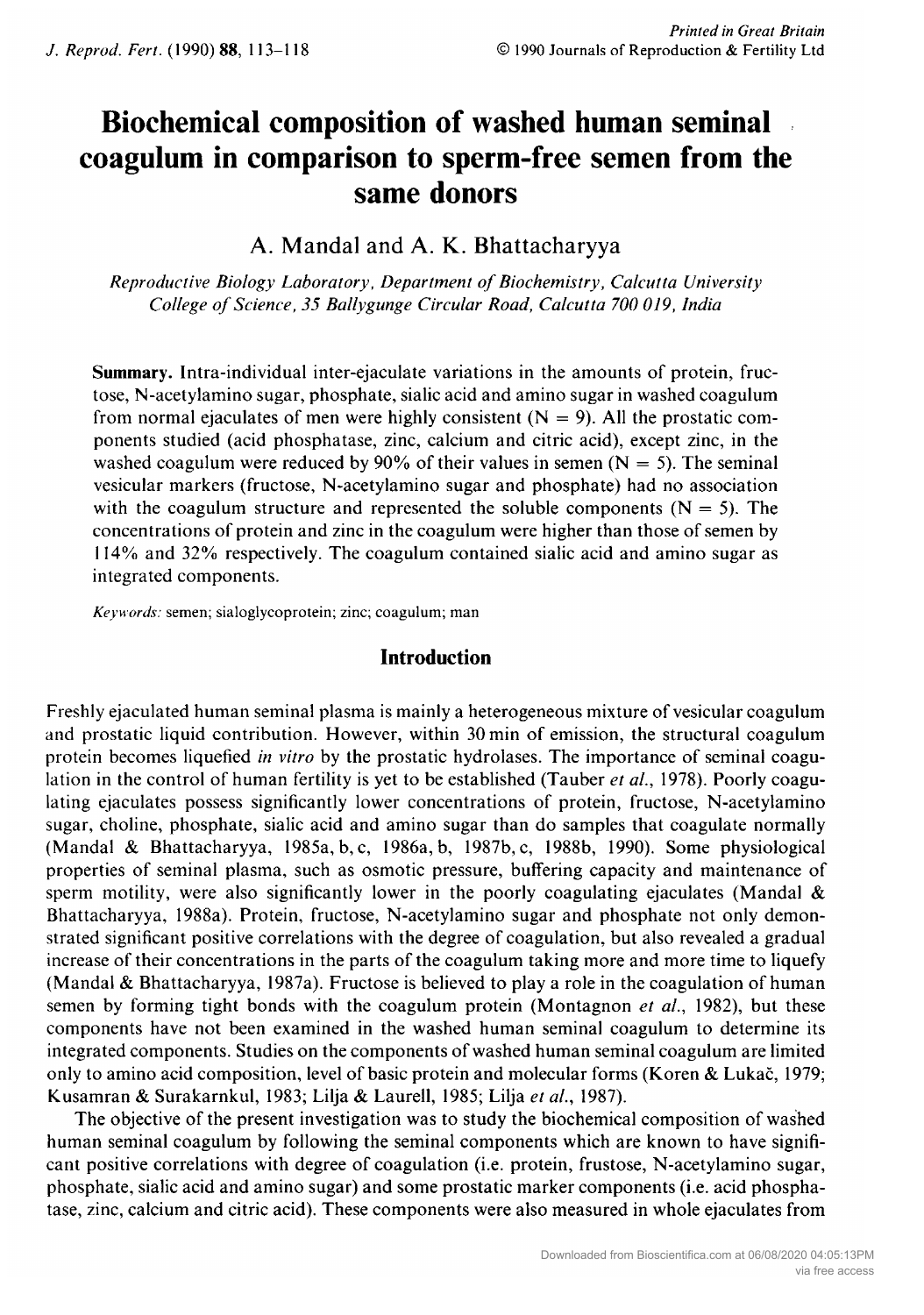the same men after <sup>a</sup> similar period of abstinence for comparison with the washed coagulum characteristics.

## Materials and Methods

**Chemicals.** Methylthymol blue, 1-(2-pyridylazo)-2-naphthol and p-nitrophenylphosphate were purchased from E. Merck (Darmstadt, FRG). Resorcinol, N-acetylglucosamine, glucosamine, p-dimethylaminobenzaldehyde, synthetic N-acetylneuraminic acid and thiobarbituric acid were obtained from Sigma Chemical Company (St Louis, MO, USA). Other chemicals were of analytical grade. Double-distilled deionized water was used throughout.

**Samples.** Semen samples were obtained by masturbation of men (28–41 years of age) in the presence of their wives after an abstinence period of <sup>7</sup> days; the infertile couples were attending the University Hospital of Calcutta. Samples were allowed to liquefy at room temperature. Seminal plasma was obtained by centrifugation at  $4^{\circ}$ C at 7000 g for <sup>30</sup> min for studying repeat measurements of seminal components. For washed coagulum studies, only sperm-free ejaculates were used (Tables <sup>1</sup> and 2) and the samples were obtained from <sup>2</sup> men producing excretory azoospermic samples and <sup>3</sup> vasectomized men after 4-9 months of voluntary bilateral vasectomies. The volumes of these samples ranged from 2.1 to 3.4 ml (2.8  $\pm$  0.3 ml, N = 5). All these samples had good coagulum formation and liquefied completely within 20-30 min of emission. The mean percentage liquefaction, evaluated as described by Mandal & Bhattacharyya (1987b), of these <sup>5</sup> ejaculates at different times after emission were as follows: <sup>2</sup> min—9%, <sup>4</sup> min— 19%, 6 min—39%, 8 min—53%, 12 min—70%, 16 min—84%, 20 min—94%, 25 min—98%, 30 min—100%. Leuco cyte count, using o-toluidine following the method of Nahoum & Cardozo (1980), in these samples was  $\leq 1.0 \times 10^6$ / ml. Donors had no history of impotence, cryptorchidism, mumps, orchitis, varicocoele or venereal disease. Prostatic fluid was obtained from men having congenital absence of the vasa deferentia and seminal vesicles (Amelar, 1962; Molnar et al., 1971). Such ejaculates had a liquid consistency, a volume of  $\lt 1.0$  ml, pH  $\lt 6.5$ , no spermatozoa, negligible vesicular markers, and prostatic markers similar to those in prostatic fluid (Kavanagh, 1985).

Preparation of washed coagulum. The selected ejaculates (see samples) were directly collected into 40 ml ice-cold 50 mM-Tris-HCl buffer (pH 7.5) as the coagulum does not liquefy at  $0^{\circ}$ C (Koren & Lukač, 1979). The mix was then interchanged between two centrifuge tubes 10 times before each centrifugation at 6850  $g$  for 1 min in a Servall superspeed centrifuge (type—SSI, Ivan Sorvall Inc., Norwalk, CT, USA) at room temperature. The supernatant (which does not contain the coagulum proteins: Lilja & Weiber, 1984) was discarded after each washing cycle (8  $\times$  40 ml). After the last centrifugation, the coagulum was transferred into <sup>a</sup> precisely graduated tube. The coagulum was then thoroughly homogenized by <sup>a</sup> glass rod and suspended in 50mM-acetate buffer (pH 50) or in water equal to the volume of the washed coagulum. This suspension was used without centrifugation for all assays and compared with <sup>a</sup> separate ejaculate (uncentrifuged) from the same individual. For hydrolysis of the washed coagulum protein, equal volumes of the homogenized coagulum and the prostatic fluid were mixed and incubated at room temperature (30°C) for 3 h, while individual components were diluted (1:1,  $v/v$ ) with 50 mM-acetate buffer (pH 5.0).

Biochemical assays. Acid phosphatase activity, and zinc, calcium, citric acid and phosphate (total) levels were determined as described by Mandai & Bhattacharyya (1987b). Protein, fructose, N-acetylamino sugar and sialic acid contents were assayed as described by Mandai & Bhattacharyya (1985c). Total amino sugar was assayed by the method ofWagner (1979). A 0-25 ml sample was mixed with 0-25 ml <sup>8</sup> N-HC1 and incubated in an oil bath at 120°C for <sup>30</sup> min in <sup>a</sup> test tube which was stoppered with <sup>a</sup> glass bead. Then 19-5 ml water were added to the hydrolysate to bring the normality of the mixture to  $0.1$  N. The mixture was then centrifuged for 10 min at 3000 g. A sample (0.8 ml) of the supernatant was mixed with 0-6 ml acetylacetone reagent and incubated in <sup>a</sup> boiling-water bath for <sup>30</sup> min. After cooling the mixture, <sup>2</sup> ml Ehrlich's reagent were added and the absorbance was measured at <sup>535</sup> nm against <sup>a</sup> simultaneous blank. Glucosamine HC1 was used as the standard and run regularly for each set of evaluations. Intra- and inter-assay coefficients of variation of this method were 2-0% and 4-9% respectively, and recovery was 97-4%.

### **Results**

#### Repeat measurements of seminal components

The intra-individual inter-ejaculate variations were studied by measuring the components listed in Table 1 in seminal plasma ( $N = 5$ ), washed coagulum ( $N = 4$ ) and prostatic fluid ( $N = 4$ ) from 2 separate ejaculates after <sup>a</sup> similar period of abstinence (7 days). No significant variations were noted by paired t test (Richterich, 1969) except for protein in seminal plasma and washed coagulum (variation  $\lt 10\%$ ,  $P \lt 0.005$ ) and for phosphate in seminal plasma (variation  $\lt 5.1\%$ ,  $P \lt 0.05$ ). The corresponding values in the washed coagulum with respect to their levels in seminal plasma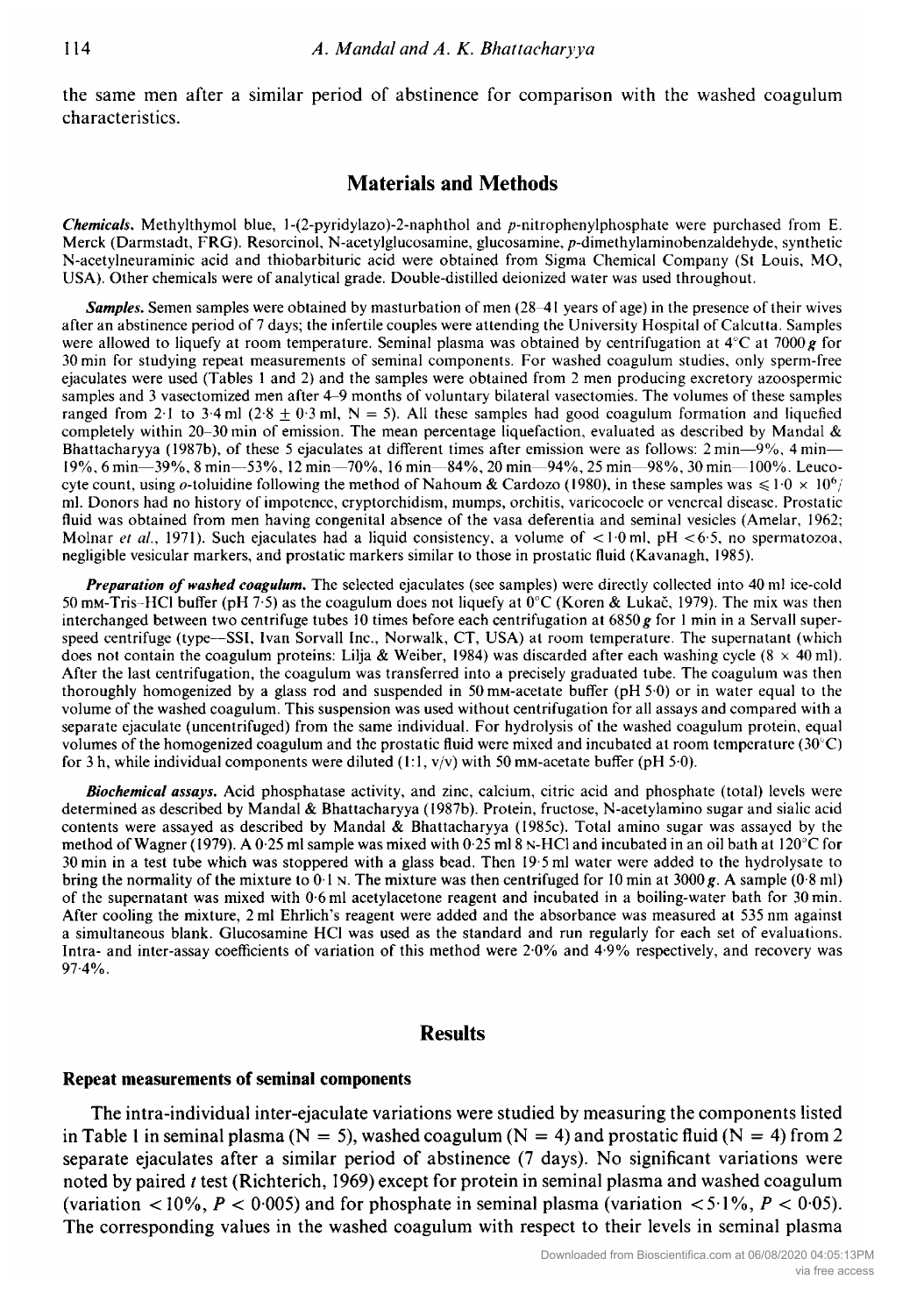|                                                                                                                                                                                                                                                                             |                                                                      |                                                              |                                |                                      |                                         | Table 1. Composition of washed coagulum and its respective semen from sperm-free human ejaculates after similar periods of abstinence |                                        |                                          |                                                  |                                    |                                  |
|-----------------------------------------------------------------------------------------------------------------------------------------------------------------------------------------------------------------------------------------------------------------------------|----------------------------------------------------------------------|--------------------------------------------------------------|--------------------------------|--------------------------------------|-----------------------------------------|---------------------------------------------------------------------------------------------------------------------------------------|----------------------------------------|------------------------------------------|--------------------------------------------------|------------------------------------|----------------------------------|
| Sample                                                                                                                                                                                                                                                                      | phosphatase<br>$(1U/m!)$ #<br>Acid                                   | $(\mu \mathrm{g}/\mathrm{m})$<br>Zinc                        | Calcium<br>$(\mu g/\text{ml})$ | (mg/ml)<br>Citric<br>acid            | Fructose<br>(mg/ml)                     | N-acetylamino<br>$(\mu g/m)$<br>sugar                                                                                                 | $\left(\text{mg/ml}\right)$<br>Protein | Phosphate<br>$\left(\frac{mg}{m}\right)$ | $(\mu \mathrm{g}/\mathrm{m}l)$<br>Sialic<br>acid | (mg/ml)<br>Amino<br>sugar          | Volume<br>$\widehat{\mathbf{E}}$ |
| coagulum<br>Washed <sup>+</sup><br>Semen*                                                                                                                                                                                                                                   | 41 $\pm$ 16<br>$485 \pm 250$                                         | $\overline{c}$<br>$\equiv$<br>$\frac{1}{2}$<br>$\frac{4}{3}$ | $24 \pm 9$<br>$233 \pm 43$     | $3.04 \pm 0.90$<br>$0.26\,\pm\,0.08$ | $0.43 \pm 0.16$<br>$2.85 \pm 0.51$      | $104 \pm 20$<br>$587 \pm 120$                                                                                                         | $41.4 \pm 4.4$<br>$88.7 \pm 9.4$       | $0.54 \pm 0.16$                          | $785 \pm 156$<br>$3.37 \pm 0.55$ 1201 $\pm$ 165  | $1.84 \pm 0.15$<br>$2.95 \pm 0.24$ | $2.8 \pm 0.3$<br>$1 - 1 \pm 0.1$ |
| $($ % of total ejaculate)<br>Coagulum content                                                                                                                                                                                                                               | $\ddot{3}$                                                           | $\frac{5}{15}$                                               | $\ddot{ }$                     | $3 - 4$                              | 5.9                                     | 7.0                                                                                                                                   | 84.2                                   | 6.3                                      | 25.7                                             | 24.5                               | 39.3                             |
| <sup>+</sup> One IU is the amount required to hydrolyse 1 µmol substrate per min under the specified conditions.<br>+Suspended in 50 mM-acetate buffer (pH 5.0), not centrifuged.<br>*Semen after liquefaction, not centrifuged.<br>Values are mean $\pm$ s.e.m. for 5 men. |                                                                      |                                                              |                                |                                      |                                         |                                                                                                                                       |                                        |                                          |                                                  |                                    |                                  |
|                                                                                                                                                                                                                                                                             |                                                                      |                                                              |                                |                                      |                                         | Table 2. Hydrolysis of washed coagular protein by prostatic fluid                                                                     |                                        |                                          |                                                  |                                    |                                  |
| Sample*                                                                                                                                                                                                                                                                     |                                                                      |                                                              |                                | $(\mu\mathsf{g}/\mathsf{m})$<br>Zinc | Calcium<br>$(\mu\mathsf{g}/\mathsf{m})$ | (mg/ml)<br>Protein                                                                                                                    |                                        | Fructose<br>(mg/ml)                      | N-acetylamino sugar<br>$(\mu$ g/ml)              |                                    |                                  |
|                                                                                                                                                                                                                                                                             | Washed coagulum, 1:1 with buffer<br>Prostatic fluid, 1:1 with buffer |                                                              |                                | $345 \pm 24$<br>$56\pm$              | 688 ± 78<br>$\infty$                    | $41.8 \pm 5.6$<br>$14.2 \pm 2.1$<br>$10 + 6$                                                                                          |                                        | $0.13 \pm 0.02$<br>$0.0 - 0.00$          | $45 + 9$<br>$+$ $+$                              |                                    |                                  |

Values are mean  $\pm$  s.e.m. for 4 samples from different men.<br>\*Incubated at room temperature (30°C) for 3 h.

 $52 \pm 8$ 

 $0.24\pm0.01$ 

 $46.8 \pm 5.9$ 

 $720\pm70$ 

 $403\pm22$ 

Washed coagulum, 1:1 with prostatic fluid

I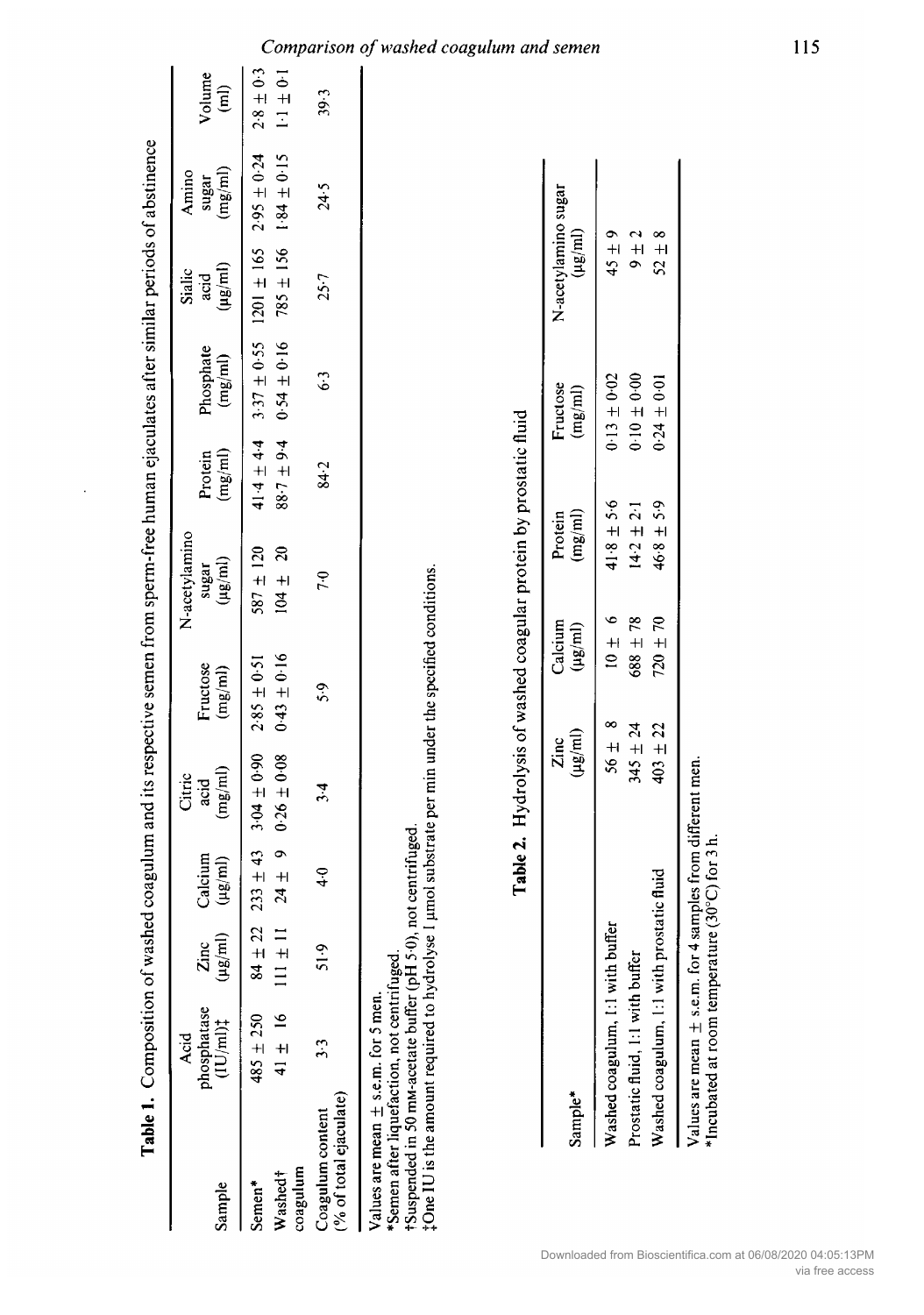were very consistent. In prostatic fluid, the differences between the initial and repeat measurements were within 5%.

#### Seminal components in washed coagulum and semen (Table 1)

The concentrations of acid phosphatase, calcium and citric acid in the washed coagulum were reduced by 90% of their values in semen. About 84% reduction of seminal values was also noted for fructose, N-acetylamino sugar and phosphate in the washed coagulum, but the concentrations of zinc and protein in the coagulum part were higher than those of semen by 32% and 114% respectively. Coagular sialic acid and amino sugar levels represented about 64% of their values in semen. All these variations were statistically significant in paired t tests at levels between  $P < 0.05$ and  $P < 0.005$ , except for zinc and acid phosphatase. Suspension of washed coagulum either in buffer or in water revealed negligible variations (2.3  $\pm$  0.6%, mean  $\pm$  s.e.m.) in the concentrations of these 10 components  $(N = 4)$ .

#### Incubation of washed coagulum with prostatic fluid (Table 2)

Homogenized washed coagulum was incubated with prostatic fluid  $(1:1, v/v)$  to cause the hydrolysis of coagular protein (Lilja & Laurell, 1984, 1985) assuming the incomplete release of fructose (see 'Introduction') from the washed coagular protein in buffer suspension (see Table 1). The recoveries of zinc, calcium, protein, fructose, and N-acetylamino sugar in the mixture after the incubation period were 100%, 103%, 84%, 104% and 96% respectively.

## **Discussion**

To demonstrate the biochemical composition of washed human seminal coagulum, the use of ejaculates from vasectomized and azoospermic men eliminated the possibility of contamination from sperm components. Inter-ejaculate variations were kept to <sup>a</sup> minimum by using samples from the same men for precise assessment of the differences between semen and washed coagulum. The variation in abstinence period influences the concentrations of seminal components in repeat ejaculates (Mandal & Bhattacharyya, 1986b), and so in the present investigation all the repeated ejaculates were collected after <sup>a</sup> similar period of abstinence. From the studies on repeat measurements of seminal components, it is apparent that the components in seminal plasma, washed coagulum and prostatic fluid remained essentially the same in repeated ejaculates as observed earlier for seminal plasma constituents in 12 men following a similar period of abstinence (Mandal  $\&$ Bhattacharyya, 1987b).

Removal of prostatic components from the washed coagulum was judged from the levels of prostatic marker components (i.e. acid phosphatase, zinc, calcium and citric acid). These components are also known to occur in the seminal vesicular secretion at <sup>a</sup> very low concentration, i.e. about 10% of their values in semen (Bostrom & Andersson, 1971). Therefore, the washed coagulum samples in the present study can be considered as free from prostatic components since these values in the coagulum were only about 10% of the values in semen (except for zinc, see Table 1). Although in some samples the desired (90%) removal of prostatic components was obtained after <sup>5</sup> washings, no differences were found for values for components between the 7th and 8th times that the coagulum was washed.

After the washing procedure (see 'Methods'), the concentrations of protein in the washed coagulum were similar to those of the pure seminal vesicle secretion (Beyler & Zaneveld, 1982) which constitutes the structural protein of coagulated semen (Lilja & Laurell, 1985). Zinc in human seminal plasma is mainly excreted from the prostate as <sup>a</sup> low molecular weight complex with citrate. After ejaculation about 50% of this zinc is redistributed and becomes bound to medium  $(3000-80000)$  and high  $(>80000)$  molecular weight proteins of vesicular origin (Arver, 1982;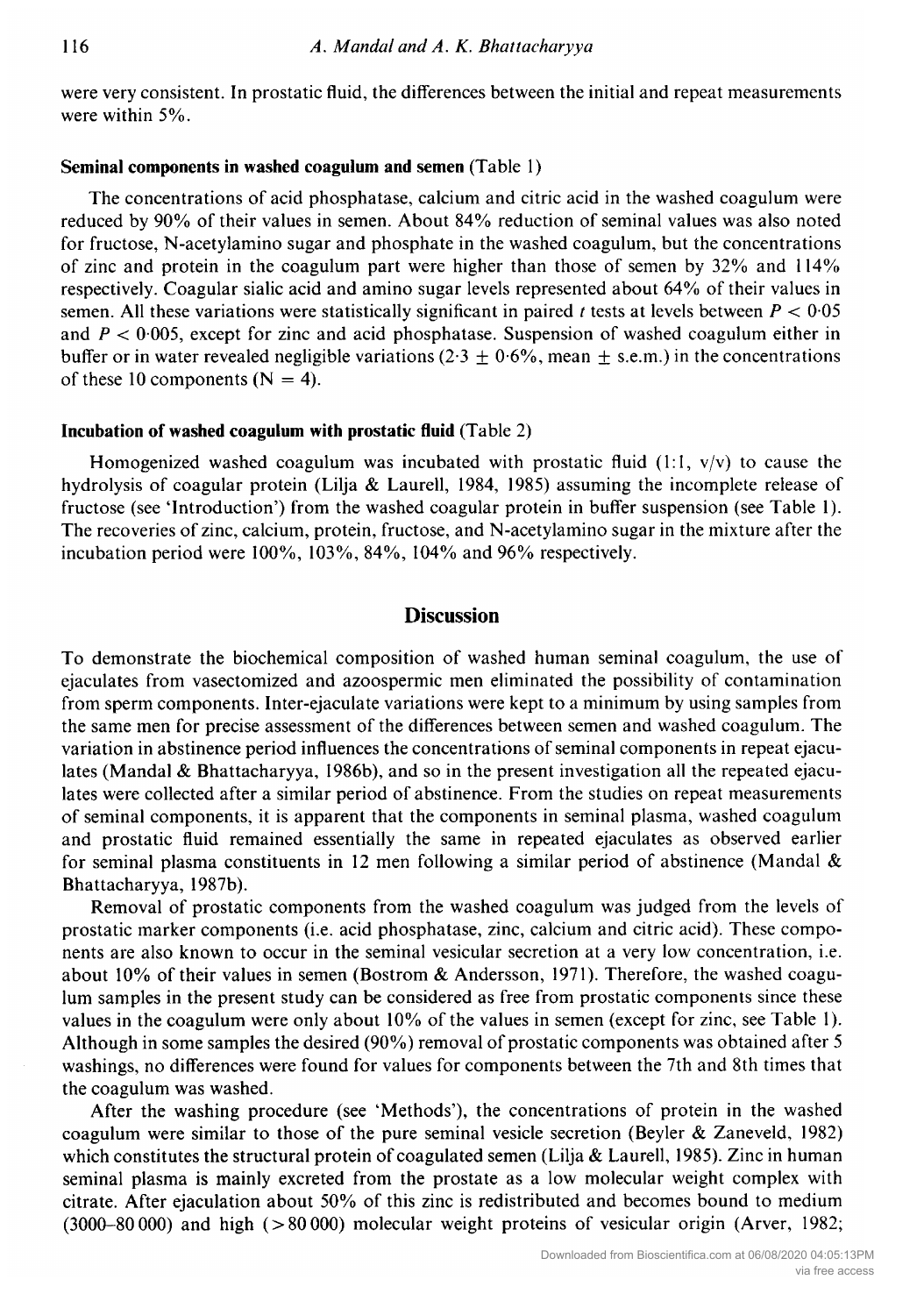Kavanagh, 1983). In our study 52% of the total seminal zinc content (see Table 1) was found in the coagulum-bound form and so indicates that the vesicular zinc binding ligands originally exist as coagulum protein. Moreover, this observation raises <sup>a</sup> vital question about the role of zinc in the human seminal coagulation process, if any.

Like the prostatic components, fructose, N-acetylamino sugar and phosphate were also removed from the washed coagulum (see Table 1). Montagnon *et al.* (1982) demonstrated that, after liquefaction of human semen for 30 min at 37 $^{\circ}$ C, fructose is almost totally (i.e. 91%) dialysable; however, blocking of the liquefaction by exposing semen to acidic conditions (buffer pH 2-4) renders this sugar non-dialysable. These observations led them to believe that fructose plays <sup>a</sup> role in the coagulation process of semen possibly by forming covalent linkages with the coagulum proteins. The washed coagulum that did not undergo liquefaction (see 'Methods') may therefore contain bound fructose which could be measured from its protein-free alcohol supernatant (Mandai & Bhattacharyya, 1985c). To see whether the hydrolysis of the washed coagulum protein by naturally occurring components can cause the release of further fructose, homogenized washed coagulum was incubated with prostatic fluid considering normal proportions in semen (Wetterauer, 1986). However, no increase was observed in the recovery of fructose or Nacetylamino sugar levels in the coagulum-prostatic fluid mixture after the hydrolysis of protein (i.e. <sup>3</sup> mg/ml/h: see Table 2) which is similar to that of fresh ejaculates with normal coagulation/ liquefaction properties (Mandai & Bhattacharyya, 1985b). These observations therefore indicate that these substances are instantly removed from the coagulum by washing and eliminate their involvement as an integral part of the coagulum.

Human seminal sialic acid and amino sugar exist mainly (90-98%) in the bound form (Karagiannidis, 1972; Mandai & Bhattacharyya, 1990) and can be quantitated after complete acid hydrolysis of the washed coagulum and semen. The demonstration of sialic acid and amino sugar in the washed coagulum by 25% of the total content as integral parts and the qualitative evidence presented elsewhere (Kusamran & Surakarnkul, 1983; Wongkome & Chulavatnatol, 1984) indicate that sialoglycoproteins are associated with the coagulum structure of human semen. The existence of vesicular components in soluble and insoluble forms suggest that, for critical evaluation of seminal vesicular activity from semen, measurements of at least one of the soluble markers (e.g. fructose, N-acetylamino sugar, phosphate) along with the percentage coagulum in fresh ejaculate (Mandai & Bhattacharyya, 1988a) are essential.

This work was supported by grants from the Indian Council of Medical Research, New Delhi, and the Council of Scientific and Industrial Research.

#### References

- Amelar, R.D. (1962) Coagulation, liquefaction and viscocity of human semen. J. Urol. 87, 187-190.
- Arver, S. (1982) Studies on zinc and calcium in human seminal plasma. Acta physiol. scand., Suppl. 507, 1-21.
- Beyler, S.A. & Zaneveld, L.J.D. (1982) The male accessory sex glands. In Biochemistry of Mammalian Reproduction, pp. 65-88. Eds L. J. D. Zaneveld & R. T. Chatterton. John Wiley & Sons, New York.
- Bostrom, K. & Andersson, L. (1971) Creatine phosphokinase relative to acid phosphatase, lactate dehydrogenase, zinc and fructose in human semen with special reference to chronic prostatitis. Scand. J. Urol. Nephrol. 5, 123-132.
- Karagiannidis, A. (1972) Observations on the state of sialic acid in human and bovine seminal plasma. J. Reprod. Fert. 28, 121-123.
- Kavanagh, J.P. (1983) Zinc binding properties of human prostatic tissue, prostatic secretion and seminal fluid. J. Reprod. Fert. 68, 359-363.
- Kavanagh, J.P. (1985) Sodium, potassium, calcium, magnesium, zinc, citrate and chloride content of human prostatic and seminal fluid. J. Reprod. Fert. 75,35-41.
- Koren, E. & Lukac, J. (1979) Mechanism of liquefaction of the human ejaculate. I. Changes of the ejaculate proteins. J. Reprod. Fert. 56, 493-499.
- Kusamran, T. & Surakarnkul, R. (1983) Acid-extracted glycoproteins in human seminal coagulum. Andrologia 15,386-391
- Lilja, H. & Laurell, C.-B. (1984) Liquefaction of coagulated semen. Scand. J. clin. Lab. Invest. 44, 447^452.
- Lilja, H. & Laurell, C.-B. (1985) The predominant protein in human seminal coagulate. Scand. J. clin. Lab. Invest. 45, 635-641.
- Lilja, H. & Weiber, H. (1984) Synthetic protease inhibitors and post ejaculatory degradation of human semen proteins. Scand. J. clin. Lab. Invest. 44, 433^138.